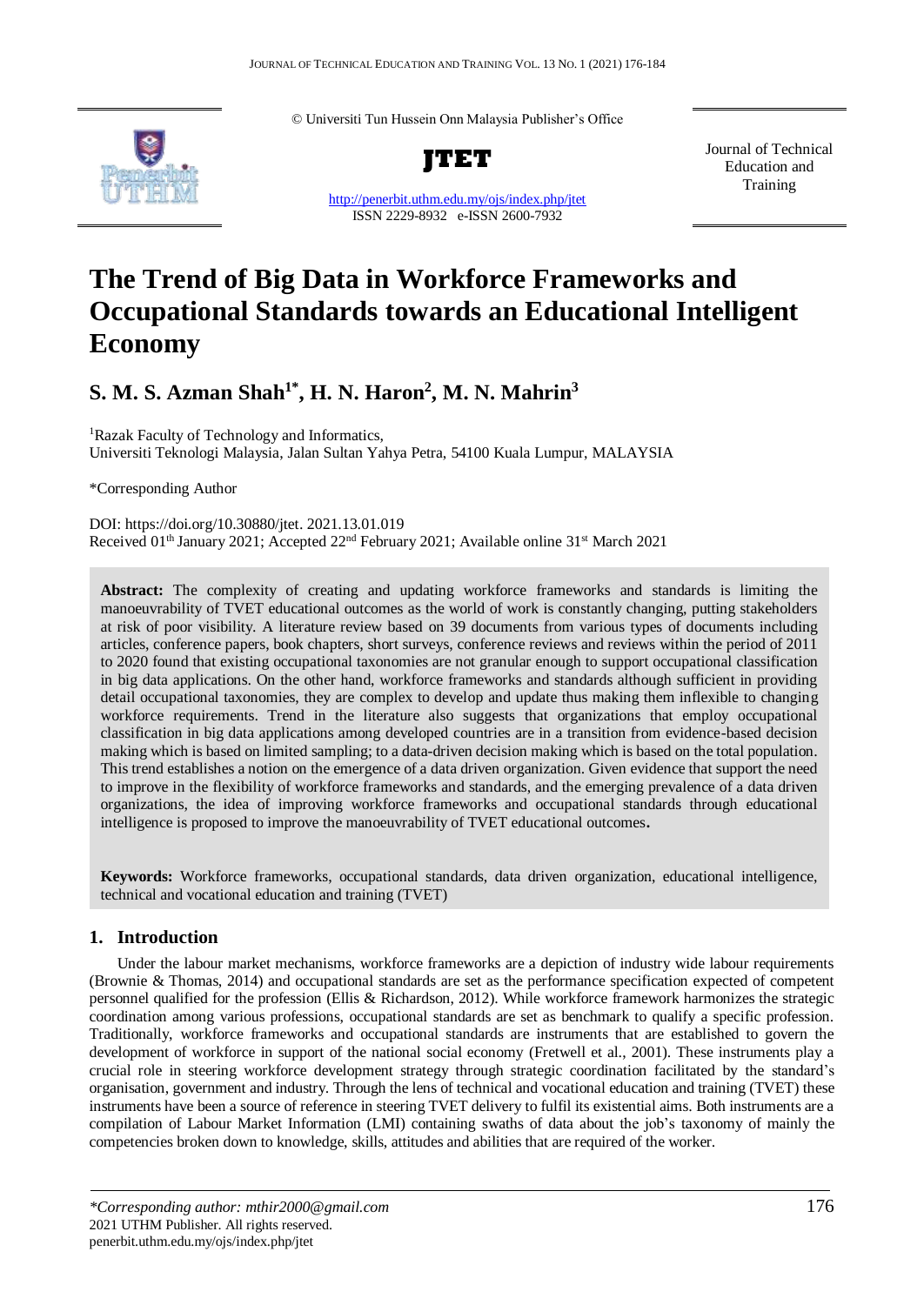Throughout these practices, developing and updating workforce frameworks and occupational standards are limiting the manoeuvrability of TVET educational outcomes as the world of work is constantly changing, putting stakeholders at risk of poor visibility. In the interest of improving this visibility, this paper purports to assess the current state of such a data driven workforce frameworks and occupational standards mechanism related to big data in Malaysia. Section 2 presents the background on the topic, highlighting the literatures that influence and guide the research. Section 3 tells the methodology employed in this review and section 4 discusses the results before ending with a conclusion.

## **2. Background**

In Malaysia, the development and application of occupational standards is governed through the National Skills Development Act 2006 [Act 652] also known as the National Occupational Skills Standard (NOSS). The establishment of NOSS through Act 652 has made it as a governing instrument of the skills development ecosystem in Malaysia. On the other hand, workforce frameworks are self-governed through industry participation via their representative associations with support of the government. In general, the workforce frameworks and occupational standards must reflect changing workplace realities defined by job taxonomies. They are instruments that can be used by applicants and employees to access greater career opportunities. They both contain LMI attributes that are identified through collaboration with industrial experts and practitioners. These instruments form a guide in updating skills and knowledge that has become a lifelong endeavour, causing many employers and employees to spend more effort, time, and money on education and training. Occupational standards also provide benchmarks for making education and training decisions, shaping curricula, and directing funds toward highest value education and training investments. Thus, such a mechanism that defines the job taxonomy needs to be always be relevant to requirements of its consumers.

Jobs that once were relatively simple now require high performance work processes and enhanced skills with in-depth knowledge given the rapid changes brought about by the Fourth Industrial Revolution (FIR) on the socio-economic environment affecting the nature of work and labour. In fact, the impact of the FIR has begun digitally disrupting and transforming the economy and social life at various levels in many countries (Clayton & Henry, 2011). In addition, the crisis and chaos brought about by the recent COVID-19 pandemic seem to accelerate digital disruption and transformation, thus forcing the industry (Ivanov & Dolgui, 2020) and the education (D'Orville, 2020) community to transition their activities online. The prevalence of accelerated digital disruptions and transformation towards jobs and occupations (Frey & Osborne, 2017) has evoke concerns among job prospects on the consequences to their future careers and the declining role of humans within the economy (Dwivedi et al., 2019) as they are being replaced by technology.

Specifically, for TVET as a career-oriented system, this trend has serious consequences. The digital disruptions and transformation to jobs and occupations is not reflected within the static knowledge provided in workforce frameworks and occupational standards. This is attributed to the increasing size of the industry (Mohamad et al., 2019; Chuaphun & Samanchuen, 2018), long and laborious update process (Ellis & Richardson, 2012) and the inability to timely capture evolving work context (Lester, 2014) that leads to the complex development and updates of the frameworks and standards. What this boils down to is the complexity of collecting, benchmarking, maintaining, disseminating and responding to such data in the workforce frameworks and occupational standards. It is becoming a real challenge as the world of work is constantly changing, putting the stakeholders who utilize the workforce frameworks and occupational standards at risk of poor visibility.

Among Malaysian TVET stakeholders, the risk of poor visibility demands a solution towards immunizing TVET upon the uncertainty and disruptions that is happening in the world of work. Inspired by the transition from a knowledge-based economy towards a data driven economy among the developed countries, an alternative solution is possible for TVET stakeholders to govern the complexity of such data driven mechanism in workforce frameworks and occupational standards. This inspiration is linked to the rise in capacity and capability of computers leading to breakthroughs in technology such as big data analytics in the education domain. It forms the basis for an emerging multidisciplinary area of educational intelligence which is defined as the utilization of data to assess and protect the outputs of the educational systems (Salajan & Jules, 2019). The concept of educational intelligence is core to economic intelligence which governs individual and systems level processes to harness humanities creativity and innovation potential (Salajan & Jules, 2019). In alignment to the original establishment of TVET, educational intelligence supports the aims of economic intelligence which is provided through the mastery of strategic information, thus providing economic security and establishing national influence (Revel, 2010).

To support the resolve of using educational intelligence in addressing the complexity of developing and updating workforce frameworks and occupational standards, a review of recent studies within the topic of "big data", workforce frameworks and occupational standards is conducted to answer the following questions:

- i. What are the kinds of big data application that utilise workforce frameworks and occupational standards?
- ii. What are the approaches in defining a job's taxanomy in big data applications?
- iii. What is the motivation of utilising workforce frameworks and occupational standards data in big data applications?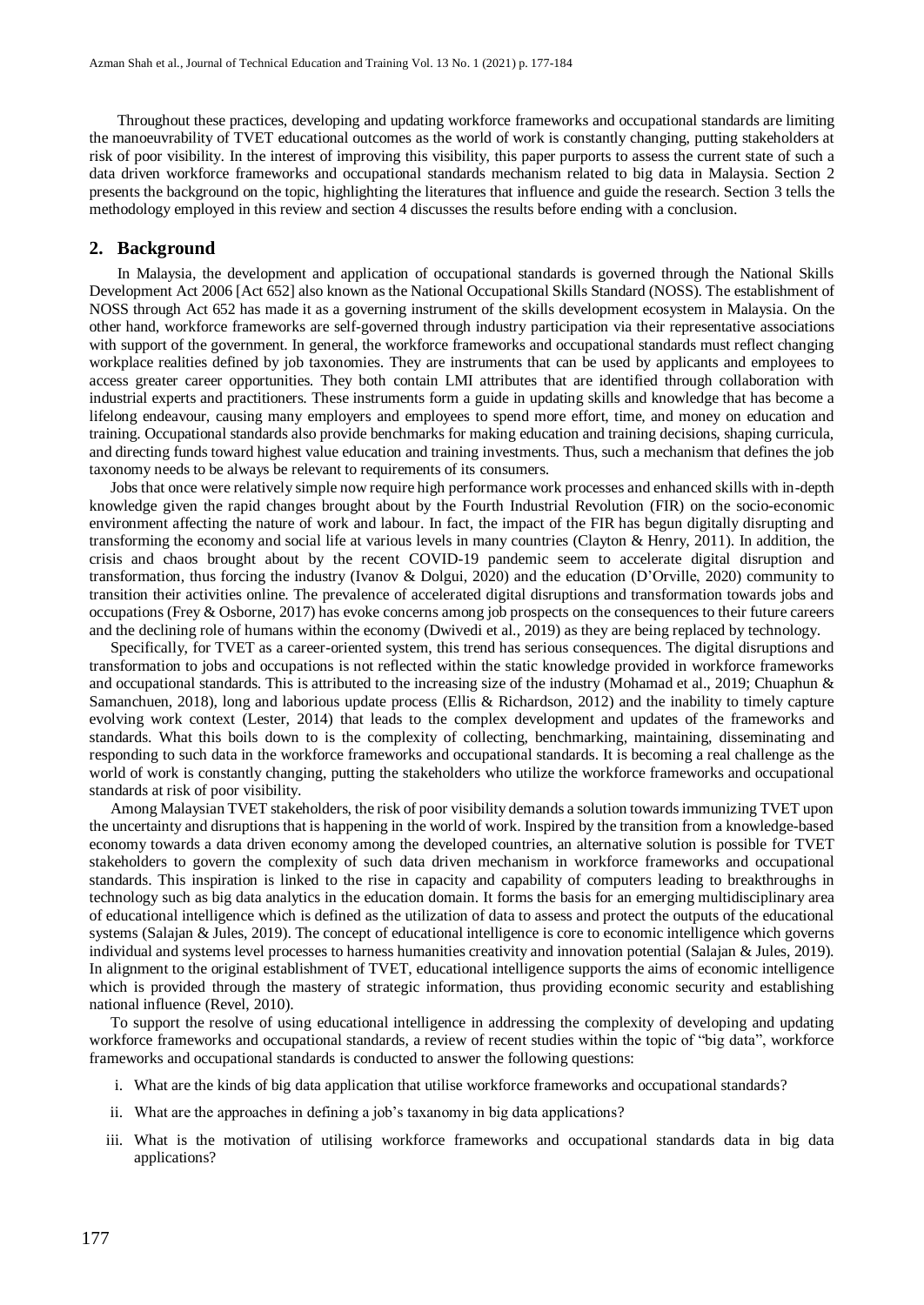## **3. Methodology**

To answer the questions in background, an interpretive paradigm is utilised to the research so that a rather objective viewpoint amongst other researchers could be obtained through the expression of their literature in relation to the subject (Ijab et al., 2019). To start searching for the literature, a list of key words was developed containing terms such as skills standards, occupational standards, occupation standards, workforce framework, workforce standards, skills framework are being related to the term "big data". Based on the list of key words for the search, a total of 308 documents is discovered. For the literature review, reference articles were searched through the Scopus search engines. Other articles were accessed from various databases such as Scopus, IEEExplore, ScienceDirect, SpringerLink and Emerald databases. Various types of documents were included such as articles, conference papers, book chapters, short surveys, conference reviews and reviews.

The different kinds of key words for the search query was used because the terms workforce frameworks and occupational standards are problematic in that they usually reflect non-standardized and possibly loose boundaries around fiat sets of job taxonomy, which hinders their aggregation and interpretation (Gardiner et al., 2018) as many countries in world have similar labour mechanism. Therefore, to avoid possible sample bias and support face validity of this study, we restricted the search parameters to retrieve only those documents in which the keywords are paired with the term "big data" within a period of the last 10 years to gather similar literature on this already unique topic. We did not expand the search beyond the key term "big data," as doing so would have greatly increased the sample size (number of documents). Although it may sound attractive, the approach would make the sample less coarse, thereby controlling any noise that may have been introduced into the analysis resulting from a broader search. We proceeded to winnow out the relevant documents base on the inclusion and exclusion criteria of the content in the abstract. Using Mendeley as a reference manager and NVivo 12 as the computer aided qualitative data analysis software, the following are the inclusion criteria set for the study:

- i. Documents that are published in English,
- ii. Documents published within 2011 to 2020, and
- iii. Documents that relate to the theme of career; training; education.

The following exclusion criteria are set for the study:

- i. Documents not in English,
- ii. Documents publish outside the period 2011 to 2020,
- iii. Documents not related to the theme of interest,
- iv. Duplicating documents, and
- v. Non accessible documents.

Combing through the content of the literature, we ended up with 39 useable documents. The analysis of the remaining documents focused on the three (3) main questions. The first analysis is to list out the kinds of big data application that utilises workforce frameworks and occupational standards. The second analysis is to identify the different kinds of approaches in defining a job's taxanomy in big data applications. The third analysis isto identify the motivation of utilising workforce frameworks and occupational standards data in big data applications.

## **4. Results and Discussion**

Workforce frameworks and occupational standards are instruments developed through compilation of various labour data resources from industry mainly around the themes of labour market information (LMI). The requirements of administering such swaths and variety of data demands the utilization of big data analytics. Through this literature review exercise, we observed that in general such application involving the retrieval of LMI already in the market through job portals such as JobStreet, Adnexio and LinkedIn.

## **4.1 What Are The Kinds of Big Data Application That Utilises Workforce Frameworks and Occupational Standards?**

With regards to workforce frameworks and occupational standards, Figure 1 and Table 1 highlight a significant amount of literature contributed to the area of career (human resource) from the USA whereby a significant portion were published within period 2017 until 2018. This is followed by contribution to the knowledge management area within period of 2017 until 2020 mostly from Italy and India. Those applications were built around the concepts of job hierarchies or taxonomies.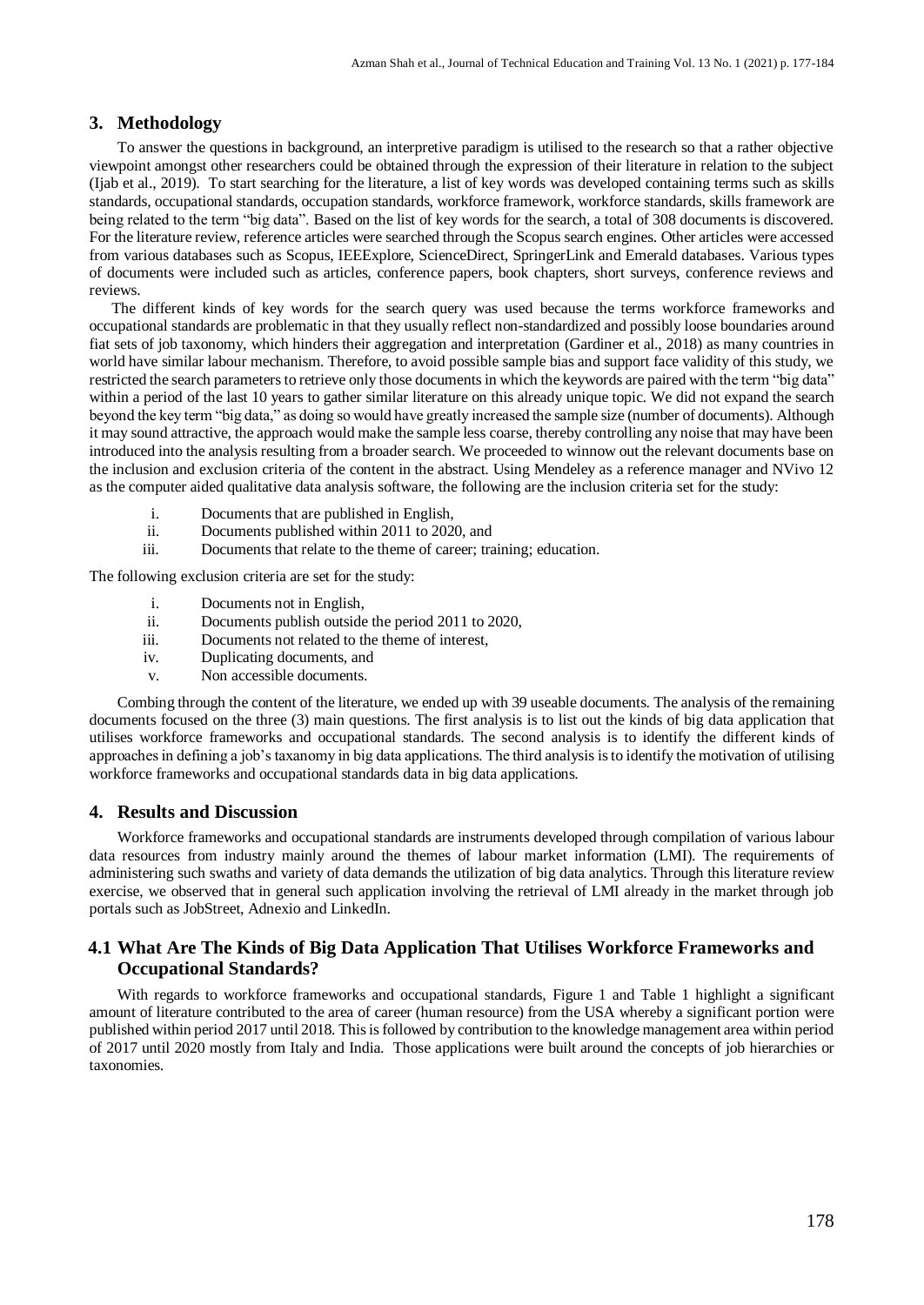

**Fig. 1 - Area of contribution according to year published**

More recently (2019 until 2020), a significant portion of the literature contributed within the area of higher education with half coming from Malaysia focusing on surveys and observations (Ijab et al., 2019; More & Ohatkar, 2020). This suggests that Malaysia's higher education is in transition to big data. However, from perspective of those who had implemented such mechanism, the usual motivation behind the utilization of these workforce frameworks and occupational standards in higher education was due to fact that it became a source of benchmark in the case of student's performance early warning systems (Asha et al., 2020; Zhang et al., 2020), determining career and education pathways (Abukhousa & Atif, 2014; Patel et al., 2017; Slim et al., 2019) which are features to assist the students towards educational success and more importantly is part of the concept in educational intelligence defined by Salajan (2019).

It seems that career and education are linked due to the knowledge contained within workforce frameworks and occupational standards. Mainly such knowledge management could be traced to the works of knowledge discovery (Boselli et al., 2017; Boselli et al., 2018; Denzler & Kaufmann, 2017), skill set discovery (Mandal et al., 2017; Velampalli & Eberle, 2017; Velampalli & Jonnalagedda, 2017), user oriented knowledge discovery (Muthyala et al., 2017) and organizational knowledge evaluation (Nicolaescu et al., 2020). Such references to workforce frameworks and occupational standards will enable content analysis of workforce and occupational knowledge.

| Area of<br>Contribution | 1 <sup>st</sup> Author's Country of Origin |    |                |                                                                 |  |        |             |            |         |  |                                                            |        |              |                |  |                                                         |       |
|-------------------------|--------------------------------------------|----|----------------|-----------------------------------------------------------------|--|--------|-------------|------------|---------|--|------------------------------------------------------------|--------|--------------|----------------|--|---------------------------------------------------------|-------|
|                         | USA                                        | UK | $_{\rm Italy}$ | $\begin{array}{ll} \text{Germany}\\ \text{Austria} \end{array}$ |  | Sweden | Switzerland | Netherland | Romania |  | $\begin{array}{c} \rm{Belgium}\\ \rm{Ukraine} \end{array}$ | Russia | South Africa |                |  | India<br>UAE<br>China<br>Taiwan<br>Malaysia<br>Malaysia | Total |
| Career, HR              | $\overline{4}$                             |    |                |                                                                 |  |        |             |            |         |  |                                                            |        |              |                |  |                                                         | 8     |
| Knowledge<br>Management |                                            |    | $\mathfrak{D}$ |                                                                 |  |        |             |            |         |  |                                                            |        |              | $\overline{2}$ |  |                                                         | 7     |
| Higher<br>Education     |                                            |    |                |                                                                 |  |        |             |            |         |  |                                                            |        |              |                |  | $\mathfrak{D}$                                          | 4     |
| Medical<br>Education    | $\mathcal{D}_{\mathcal{A}}$                |    |                |                                                                 |  |        |             |            |         |  |                                                            |        |              |                |  |                                                         | 3     |
|                         |                                            |    |                |                                                                 |  |        |             |            |         |  |                                                            |        |              |                |  |                                                         |       |

| Table 1 - Area of contribution based on 1 <sup>st</sup> author country of origin |  |  |  |  |  |
|----------------------------------------------------------------------------------|--|--|--|--|--|
|----------------------------------------------------------------------------------|--|--|--|--|--|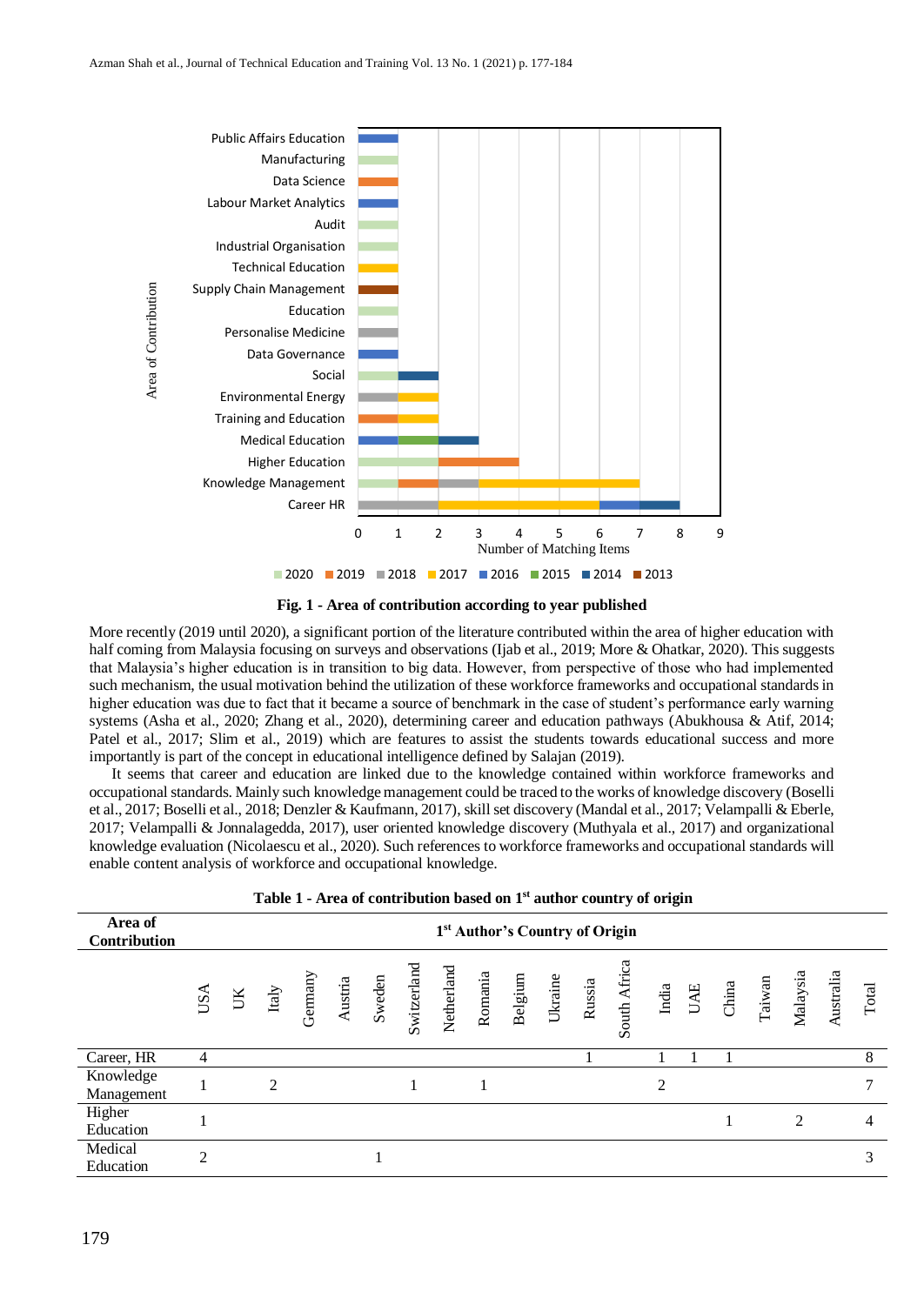| Area of<br>Contribution            | 1 <sup>st</sup> Author's Country of Origin |    |                             |              |                |              |                |              |                |              |              |              |                          |              |                |              |                |           |                 |
|------------------------------------|--------------------------------------------|----|-----------------------------|--------------|----------------|--------------|----------------|--------------|----------------|--------------|--------------|--------------|--------------------------|--------------|----------------|--------------|----------------|-----------|-----------------|
|                                    | USA                                        | LK | $\ensuremath{\text{Italy}}$ | Germany      | Austria        | Sweden       | Switzerland    | Netherland   | Romania        | Belgium      | Ukraine      | Russia       | South<br>Africa<br>India | UAE          | China          | Taiwan       | Malaysia       | Australia | Total           |
| Training and<br>Education          |                                            |    |                             |              |                |              | 1              | $\mathbf{1}$ |                |              |              |              |                          |              |                |              |                |           | $\overline{2}$  |
| Environmental<br>Energy            |                                            |    |                             |              | $\overline{2}$ |              |                |              |                |              |              |              |                          |              |                |              |                |           | $\overline{2}$  |
| Social                             |                                            | 1  |                             |              |                |              |                |              |                |              | $\mathbf{1}$ |              |                          |              |                |              |                |           | $\overline{2}$  |
| Audit                              |                                            |    |                             |              |                |              |                |              |                |              |              |              |                          |              |                |              |                | 1         | $\mathbf{1}$    |
| Technical<br>Education             |                                            |    |                             |              |                |              |                |              |                |              |              |              | $\mathbf{1}$             |              |                |              |                |           | 1               |
| Supply Chain<br>Management         |                                            |    |                             |              |                |              |                |              |                |              |              |              |                          |              |                | $\mathbf{1}$ |                |           | 1               |
| Education                          |                                            |    |                             |              |                |              |                |              |                |              |              |              | $\mathbf{1}$             |              |                |              |                |           | 1               |
| Industrial<br>Organisation         |                                            |    |                             |              |                |              |                |              |                |              |              |              | 1                        |              |                |              |                |           | 1               |
| <b>Public Affairs</b><br>Education |                                            |    |                             |              |                |              |                |              |                |              |              |              | $\mathbf{1}$             |              |                |              |                |           | 1               |
| Personalise<br>Medicine            |                                            |    |                             |              |                |              |                |              |                | $\mathbf{1}$ |              |              |                          |              |                |              |                |           | 1               |
| Data Science                       |                                            |    |                             | 1            |                |              |                |              |                |              |              |              |                          |              |                |              |                |           | 1               |
| Data<br>Governance                 |                                            |    |                             |              | $\mathbf{1}$   |              |                |              |                |              |              |              |                          |              |                |              |                |           | 1               |
| Manufacturing                      |                                            |    |                             |              |                |              |                |              |                |              |              |              | 1                        |              |                |              |                |           | 1               |
| Labour<br>Market                   |                                            |    |                             |              |                |              |                |              | $\mathbf{1}$   |              |              |              |                          |              |                |              |                |           | 1               |
| Analytics<br>Total                 | 8                                          | 1  | $\overline{2}$              | $\mathbf{1}$ | $\overline{3}$ | $\mathbf{1}$ | $\overline{2}$ | $\mathbf{1}$ | $\overline{2}$ | $\mathbf{1}$ | 1            | $\mathbf{1}$ | $\tau$<br>$\mathbf{1}$   | $\mathbf{1}$ | $\overline{2}$ | $\mathbf{1}$ | $\overline{2}$ | 1         | $\overline{39}$ |

#### **Table 1 - Continue**

## **4.2 What Are the Approaches in Defining a Job's Taxanomy in Big Data Applications?**

For accurate job classification and matching such application needs to refer to existing occupational classification taxonomies which varies upon the country that the job requirement is registered. Such in case of Javed and Jacob (2016) who referred to O\*NET in the development of CareerBuilder which serves job applicants in the USA. On the other hand, Boselli et al., (2017) and Boselli et al., (2018) referred to a multilingual occupational classification known as the European Skills, Competences, Qualifications and Occupations (ESCO) which is an expansion of the International Standard Classification of Occupations (ISCO). Although there were diminishing number of literature within the career domain after 2018, it does not mean that the issues have been resolved. Javed and Jacob (2016) report the issues of granularity in the taxonomy of those occupational classification potentially causing problems in classification and the ability to drill down on the level of detail expected by end users. It was reported that those taxonomies could not accommodate the emerging occupational categories as those taxonomies have long lead times for updating of about 10 years in this case.

As a way of overcoming this problem, applications which are more tailored to the needs of specific group of occupation employ taxonomies that are referred to frameworks or standards. Such was the case for Belov et al., (2017) who referred to educational standards for vocational education programs as a source of educational taxonomy and match them to the requirements of the labour market. Demchenko et al., (2017, 2019) referred to EDISON Data Science Framework (EDSF) as the primary source of taxonomy to build an educational environment system that manages competency and facilitates curriculum design for data science for an EU funded project. Chan and Sherbino (2015) mapped thier physician taxonomy at the junior level and intermediate level from the Canadian medical competency framework known as CanMEDS. This practice is based on the intuition that frameworks and standards get updated more frequently and the attributes are more detail than existing occupational classification. In Europe, Boselli et al., (2017; 2018) applications did not require matching features, rather knowledge discovery required intervention from domain experts to classify a novel skill which goes into a string similarity comparison to the ESCO.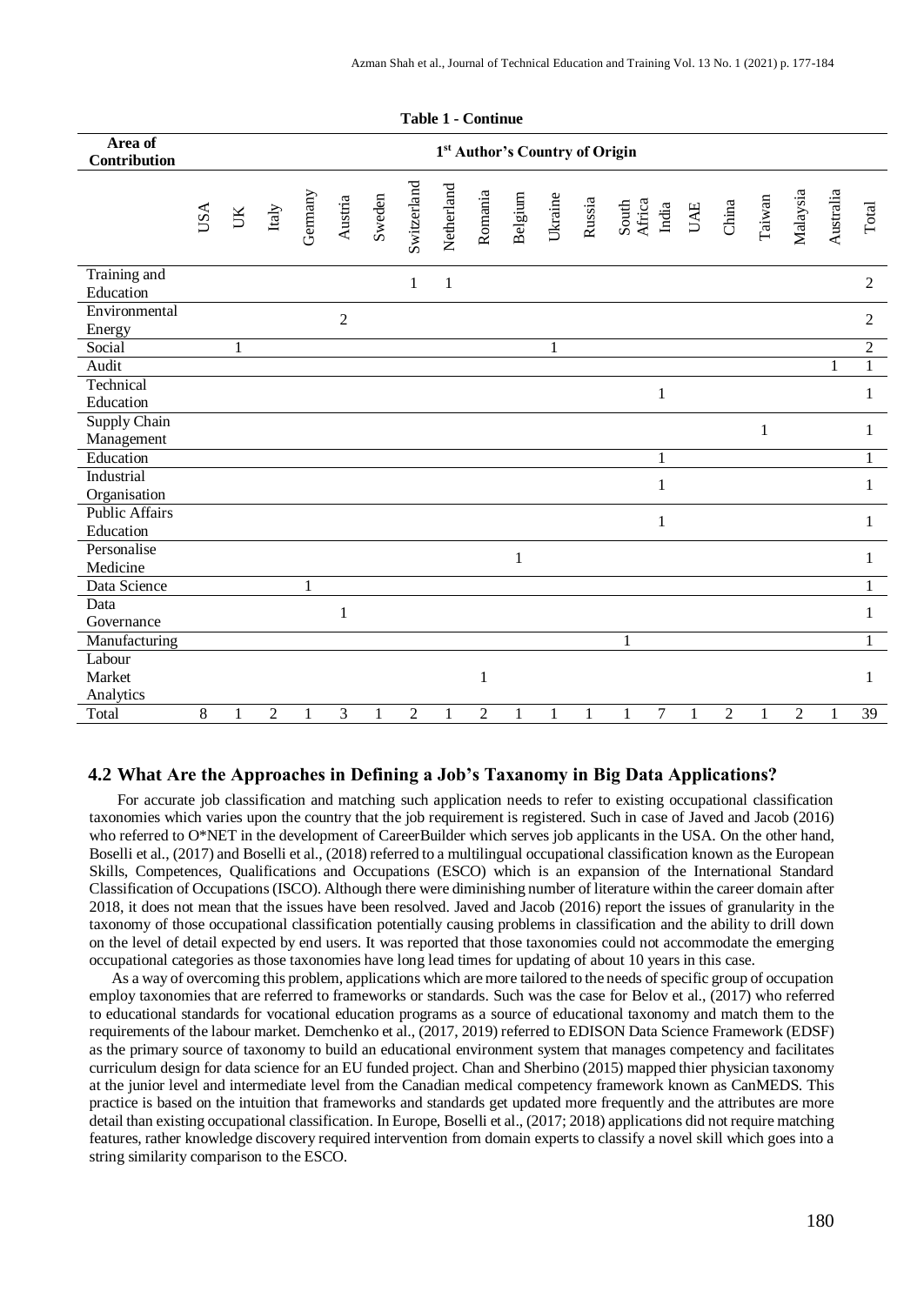## **4.3 What is the Motivation of Utilising Workforce Frameworks and Occupational Standards Data in Big Data Applications?**

With workforce frameworks and occupational standards offering better granularity for occupational taxonomy, still traditional methods of developing and updating them create a problem in governance especially in terms of the complexity of collecting, benchmarking, maintaining, disseminating and responding. Granularity of classifying job taxanomy is important especially for TVET case to distinguish occupations that are associated with TVET where the types of TVET occupations have distinct types of knowledge involvement and skills content variety (Abrassart & Wolter, 2020). Such considerations need to be built into data curation capabilities of occupational taxonomies to consider the distinct attributes of knowledge and the variety of skill content specifically the differences in the involvement of physical tasks and cognitive skills (Abrassart & Wolter, 2020) that require different vocational credentials compared to occupations that require tertiary credentials (Bol & Weeden, 2015). Another motivation for granularity are in such cases of Kend and Nguyen (2020a) where practitioners refrain from fully engaging with new competency practices unless frameworks and standards setters eliminate the uncertainties around the practices which would be detrimental to the efficacy of the frameworks and standards. As stated by Kend and Nguyen (2020b), "Changing standards is understood to take time and the nature of consultations is mentioned as being 'laborious'; however, this is an aspect where the regulators and standard setters can continue to improve their own performance".

The limitation with the traditional approach of developing and updating workforce frameworks and occupational standards can be solved with a new innovation in the concept of developing and updating job taxanomy. This could be seen within the literature as there is a movement of gradual transition among organisations from knowledge-based organisation where decisions are guided by sampling of limited evidence towards a data driven organisation where decisions are guided based on the totality of the population. From Table 1, majority of the literature came from developed countries. The kind of data driven organisation feature are also commonly seen among the medical domain literature (Chan & Sherbino, 2015; Gillespie et al., 2016; Horgan, 2018; Mergel, 2016) where health practitioner skills are monitored and developed. Such practice in the medical education is required to adapt to the rapid changes happening in global healthcare that demands a flexible healthcare education system and curriculum that changes and improves medical practice standards while maintaining the strict adherence regulated through frameworks and standards of practice (Vaitsis et al., 2014). Medical education is also drawn to the perspective of accumulating immense size and variations of data as to gain a richer, longitudinal (Jorm, 2015) and epidemiological (Gillespie et al., 2016) views to support decision making.

Such accumulation of immense data among the totality of population would bring to the formation of strategies to extract the economic, social, ethical, legal and political advantage associated with the utilisation of big data (Cuquet et al., 2017). Interestingly, such practice is gradually coming into reality in non-technical topics in the form of a timeframe for the European Union (EU) to deliver social impact, skills development and standardisation (Cuquet & Fensel, 2018). A similar futuristic cyber-physical system was proposed by Hahanov et al., (2014) based on an interactive rating mechanism of competency matrix and creation of a system to govern the management of career, moral and material incentives to the individual and social level such that the algorithms replace the need for officials that are prone to biases and corruption. In contrast, Montebruno et al., (2020) look into the past from the Victorian period of British occupational survey data to discover historical employment trends through utilization of various machine learning algorithms.

## **5. Conclusion**

Current approach of utilizing existing job taxonomies introduce problems involving low granularity leading to misclassification within applications and giving out erroneous results (Javed & Jacob, 2016). Dependence on traditional workforce frameworks and occupational standards involving long and laborious update processes by many stakeholders (regulators, standard setters, industry captains, education providers) tend to limit flexibility and often impend innovation of practices. As such, the complexity of developing and updating workforce frameworks and occupational standards is decreasing the manoeuvrability of TVET educational outcomes. Thus, regulators should take actions to improve their performance as proposed by Kend and Nguyen (2020a). In conclusion, with the emerging prevalence of data driven organizations, this review provides evidence of how educational intelligence can improve the manoeuvrability of TVET educational outcomes through improvement in workforce frameworks and occupational standards.

### **Acknowledgement**

The authors would like to acknowledge Universiti Teknologi Malaysia (UTM), Razak Faculty of Technology and Informatics and The Ministry of Education (Grant number R.K130000.7856.5F114)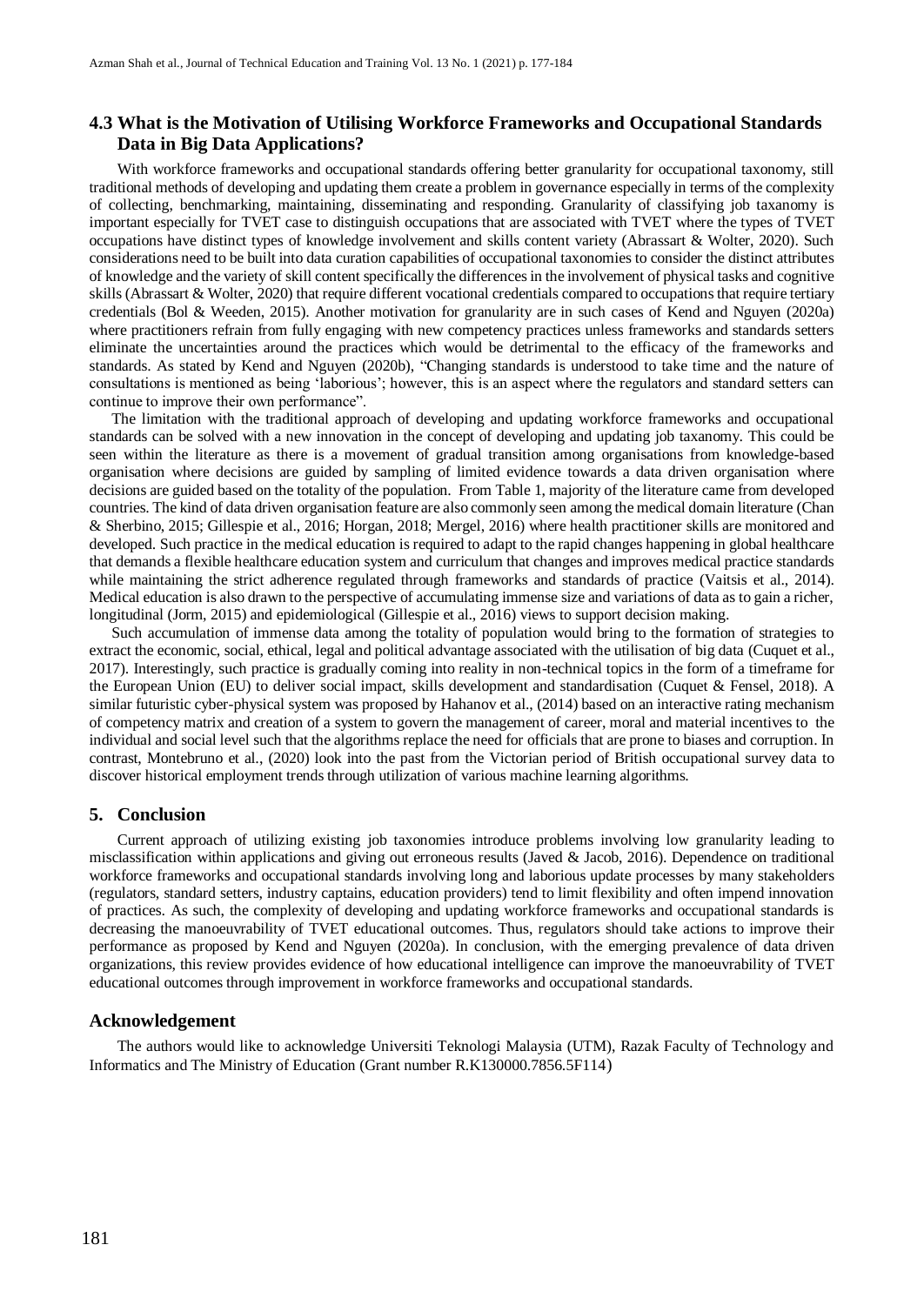## **References**

Abrassart, A., & Wolter, S. C. (2020). Investigating the Image Deficit of Vocational Education and Training: Occupational Prestige Ranking Depending on The Educational Requirements and The Skill Content of Occupations. *Journal of European Social Policy*, Volume 30. Issue 2. pp 225–240. https://doi.org/10.1177/0958928719855298

Abukhousa, E., & Atif, Y. (2014). Big Learning Data Analytics Support for Engineering Career Readiness. *Proceedings of 2014 International Conference on Interactive Collaborative Learning, ICL 2014*. pp 663–668. https://doi.org/10.1109/ICL.2014.7017849

Asha, P., Vandana, E., Bhavana, E., & Shankar, K. R. (2020, June). Predicting University Dropout through Data Analysis. *In 2020 4th International Conference on Trends in Electronics and Informatics (ICOEI)(48184)* (pp. 852-856). IEEE

Belov, S. D., Filozova, I. A., Kadochnikov, I. S., Korenkov, V. V., Semenov, R. N., & Zrelov, P. V. (2017). Automated system to monitor and predict matching of higher vocational education programs with labour market. *In CEUR Workshop Proceedings* (pp. 98-104)

Bol, T., & Weeden, K. A. (2015). Occupational Closure and Wage Inequality in Germany and The United Kingdom in *European Sociological Review, 31 (3)*, pp 354–369. https://doi.org/10.1093/esr/jcu095

Boselli, R., Cesarini, M., Mercorio, F., & Mezzanzanica, M. (2017, September). Using machine learning for labour market intelligence. *In Joint European Conference on Machine Learning and Knowledge Discovery in Databases* (pp. 330-342). Springer, Cham

Boselli, R., Cesarini, M., Mercorio, F., & Mezzanzanica, M. (2018). Classifying online job advertisements through machine learning. *Future Generation Computer Systems, 86,* 319-328

Brownie, S. M., & Thomas, J. (2014). A Single Competency-Based Education and Training and Competency-Based Career Framework for The Australian Health Workforce: Discussing The Potential Value Add. *International Journal of Health Policy and Management*, Vol. 3. Issue 4. pp. 215–221. https://doi.org/10.15171/ijhpm.2014.88

Chan, T., & Sherbino, J. (2015).nThe McMaster Modular Assessment Program (McMAP): A Theoretically Grounded Work-Based Assessment System for An Emergency Medicine Residency Program. *Academic Medicine*, *Volume 90. Issue 7.* pp 900–905. https://doi.org/10.1097/ACM.0000000000000707

Chuaphun, P., & Samanchuen, T. (2018). An Improved Technique of Competence Analysis for Occupational Standard Development. *3rd International Conference on Digital Arts, Media and Technology, ICDAMT 2018*. pp 81–85. https://doi.org/10.1109/ICDAMT.2018.8376500

Clayton, M. C. & Henry, J. E. (2011). T*he Innovative University: Changing the DNA of Higher Education from the Inside Out.* Jossey-Bass, California

Cuquet, M & Fensel, A. (2018). The Societal Impact of Big Data: A Research Roadmap for Europe. *Technology in Society*, *Volume 54,* pp 74–86. https://doi.org/10.1016/j.techsoc.2018.03.005

Cuquet, M., Fensel, A., & Bigagli, L. (2017, June). A European research roadmap for optimizing societal impact of big data on environment and energy efficiency. *In 2017 Global Internet of Things Summit (GIoTS) (pp. 1-6). IEEE*

D'Orville, H. (2020). COVID-19 Causes Unprecedented Educational Disruption: Is There a Road Towards a New Normal?. *Prospects, Volume 49*. pp 11-15 . https://doi.org/10.1007/s11125-020-09475-0

Demchenko, Y., Belloum, A., de Laat, C., Loomis, C., Wiktorski, T., & Spekschoor, E. (2017, December). Customisable data science educational environment: From competences management and curriculum design to virtual labs on-demand. *In 2017 IEEE International Conference on Cloud Computing Technology and Science (CloudCom*) (pp. 363-368). IEEE

Demchenko, Y., Comminiello, L., & Reali, G. (2019, March). Designing Customisable Data Science Curriculum Using Ontology for Data Science Competences and Body of Knowledge. *In Proceedings of the 2019 International Conference on Big Data and Education* (pp. 124-128)

Denzler, A., & Kaufmann, M. (2017). Toward Granular Knowledge Analytics for Data Intelligence: Extracting Granular Entity-Relationship Graphs for Knowledge Profiling. *Proceedings of the IEEE International Conference on Big Data 2017.* pp 923–928. https://doi.org/10.1109/BigData.2017.8258010

Dwivedi, Y. K., Hughes, L., Ismagilova, E., Aarts, G., Coombs, C., Crick, T., & Williams, M. D. (2019). Artificial Intelligence (AI): Multidisciplinary perspectives on emerging challenges, opportunities, and agenda for research, practice and policy. *International Journal of Information Management,* 101994

Ellis, J., & Richardson, B. H. (2012). The Development of National Standards for Adult Educators in Namibia *International Review of Education*, 5*8(3)*. pp 375–385. https://doi.org/10.1007/s11159-012-9292-6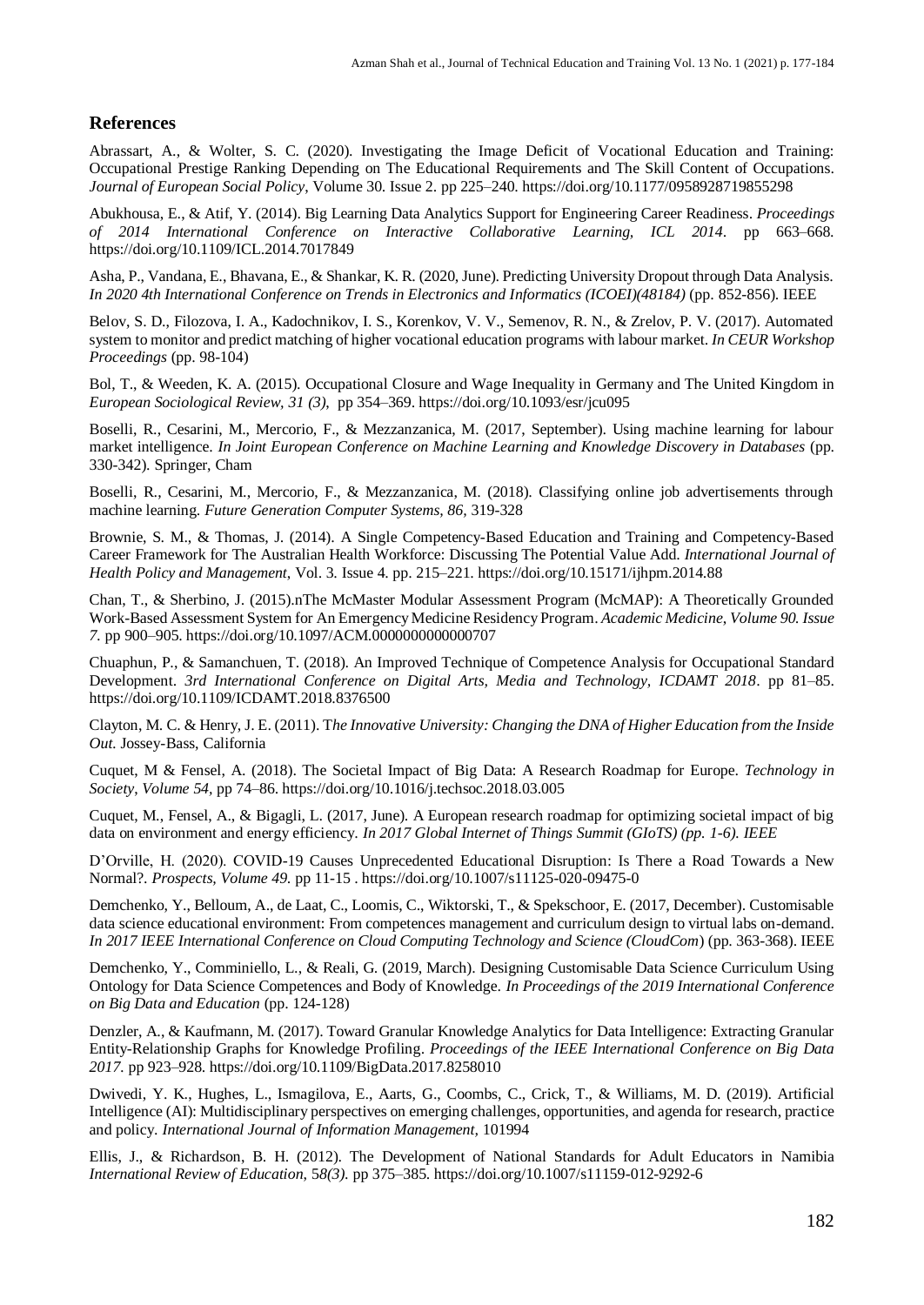Fretwell, D., Lewis, M., & Deij, A. (2001). A Framework for Defining and Assessing Occupational and Training Standard in Developing Countries*. Information Series No. 386*

Frey, C. B., & Osborne, M. A. (2013). The Future of Employment: How Susceptible are Jobs to Computerisation? *Technological Forecasting and Social Change, Volume 114*. pp 254–280. https://doi.org/10.1016/j.techfore.2016.08.019

Gardiner, A., Aasheim, C., Rutner, P., & Williams, S. (2018). Skill requirements in big data: A content analysis of job advertisements. *Journal of Computer Information Systems, 58(4),* 374-384

Gillespie, C., Zabar, S., Altshuler, L., Fox, J., Pusic, M., Xu, J., & Kalet, A. (2016). The Research on Medical Education Outcomes (ROMEO) Registry: addressing ethical and practical challenges of using "bigger," longitudinal educational data*. Academic Medicine, 91(5)*, 690-695

Hahanov, V., Gharibi, W., Kudin, A. P., Hahanov, I., Cristopher, N., Yeve, T., & Priymak, A. (2014, September). Cyber physical social systems-future of Ukraine. In *Proceedings of IEEE East-West Design & Test Symposium (EWDTS 2014)*  (pp. 1-15). IEEE

Horgan, D. (2018). From Here to 2025: Personalised Medicine and Healthcare for an Immediate Future. *Journal of Cancer Policy*, *Volume 16.* pp 6-21. https://doi.org/10.1016/j.jcpo.2017.12.008

Ijab, M. T., Wahab, S. M. A., Salleh, M. A. M., & Bakar, A. A. (2019, December). Investigating Big Data Analytics Readiness in Higher Education Using the Technology-Organisation-Environment (TOE) Framework. *In 2019 6th International Conference on Research and Innovation in Information Systems (ICRIIS)* (pp. 1-7). IEEE

Ivanov, D., & Dolgui, A. (2020). A Digital Supply Chain Twin for Managing The Disruption Risks and Resilience in The Era of Industry 4.0. *Production Planning and Control.* pp 1–14. https://doi.org/10.1080/09537287.2020.1768450

Javed, F., & Jacob, F. (2016). Data Science and Big Data Analytics at Career Builder. *Big-Data Analytics and Cloud Computing: Theory, Algorithms and Applications.* Springer International Publishing. https://doi.org/10.1007/978-3-319- 25313-8\_6

Jorm, L. (2015). Routinely Collected Data as A Strategic Resource for Research: Priorities for Methods and Workforce. *Public Health Research and Practice*, 25(4). pp 1-5. https://doi.org/10.17061/phrp2541540

Kend, M., & Nguyen, L. A. (2020). Big Data Analytics and other Emerging Technologies: The Impact on the Australian Audit and Assurance Profession. *Australian Accounting Review*, *30.* pp 269-282. https://doi.org/10.1111/auar.12305

Lester, S. (2014). Professional Standards, Competence and Capability. *Higher Education, Skills and Work-Based Learning*, 4 (1). pp 31–43. https://doi.org/10.1108/HESWBL-04-2013-0005

Velampalli, S., & Jonnalagedda, V. M. (2017). Intelligent Computing for Skill-Set Analytics in a Big Data Framework— A Practical Approach. *In Proceedings of the First International Conference on Intelligent Computing and Communication* (pp. 267-275). Springer, Singapore

Mergel, I. (2016). Big Data in Public Affairs Education. *Journal of Public Affairs Education, 22(2).* pp 231–248. https://doi.org/10.1080/15236803.2016.12002243

Mohamad, N. H., Selamat, A., Ibrahim, B., & Salleh, B. M. (2019). Exploration of Spiritual Elements in Holistic-Entrepreneur (Holistic-E) among TVET Graduate Students. *Journal of Technical Education and Training, 11(3)*

Montebruno, P., Bennett, R. J., Smith, H., & Van Lieshout, C. (2020). Machine learning classification of entrepreneurs in British historical census data. *Information Processing & Management, 57(3)*, 102210

More, G. R., & Ohatkar, S. N. (2020). *A Review: Emerging Trends of Big Data in Higher Educational Institutions, Volume 106.* Springer, Singapore. https://doi.org/10.1007/978-981-15-2329-8

Muthyala, R., Wood, S., Jin, Y., Qin, Y., Gao, H., & Rai, A. (2017, November). Data-driven job search engine using skills and company attribute filters. I*n 2017 IEEE International Conference on Data Mining Workshops (ICDMW)* (pp. 199-206). IEEE

Nicolaescu, S. S., Florea, A., Kifor, C. V., Fiore, U., Cocan, N., Receu, I., & Zanetti, P. (2020). Human capital evaluation in knowledge-based organizations based on big data analytics. *Future Generation Computer Systems, 111*, 654-667

Patel, B., Kakuste, V., & Eirinaki, M. (2017, April). CaPaR: a career path recommendation framework. *In 2017 IEEE Third International Conference on Big Data Computing Service and Applications (BigDataService*) (pp. 23-30). IEEE

Revel, C. (2010). *Economic Intelligence: An Operational Concept for A Globalized World (ARI)*. http://www.realinstitutoelcano.org/wps/portal/rielcano\_en/contenido?WCM\_GLOBAL\_CONTEXT=/elcano/elcano\_in/ zonas\_in/defense+security/ari134-2010, accessed 25 November 2020, 10.46 am